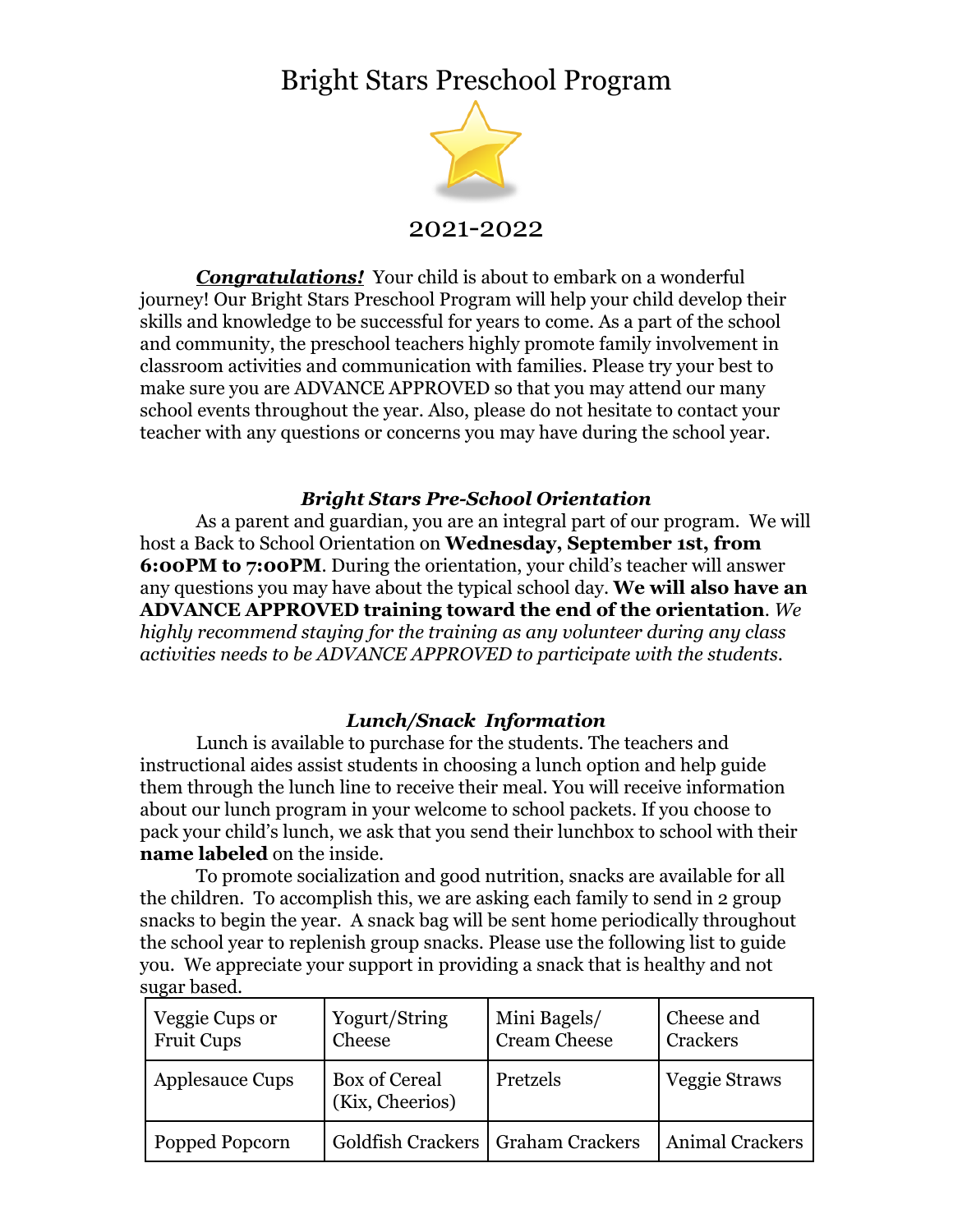#### *Clothing*

Bright Star t-shirts are required for all children to attend field trips. They will be available for sale at the Bright Stars Pre-School Orientation for \$10.00 each. Your child needs an extra change of clothes to keep at school, for unforeseen accidents; please send them in a plastic Zip-top bag with their *name labeled*. We ask for two sets of clothes, one for colder weather and one for warmer weather, **also labeled.**

#### *Rest Time*

Students in the preschool program participate in daily "quiet time". During this time, they can either rest quietly on their cots or take a nap. Please make sure to send your child to school with a fitted crib sheet and blanket with their *name labeled* on both. Rest items will be sent home bi-weekly to be laundered.

### --------------------------------------------------------------------------------------------------------- *Please bring all school supplies on the supply list below (including the Bright Stars Contact Information Sheet below) to the Bright Stars Pre-School Orientation on Wednesday, September 1st, from 6:00PM to 7:00PM.*

Classroom Teacher Email Addresses

- Mrs. Sejda [jsejda@btwpschools.org](mailto:jsejda@btwpschools.org)
- Mrs. Clark [gclark@btwpschools.org](mailto:gclark@btwpschools.org)

We are very excited to meet all of our new Bright Stars. Enjoy the rest of your summer and we'll see you in September! :)

> Sincerely, The Preschool Teachers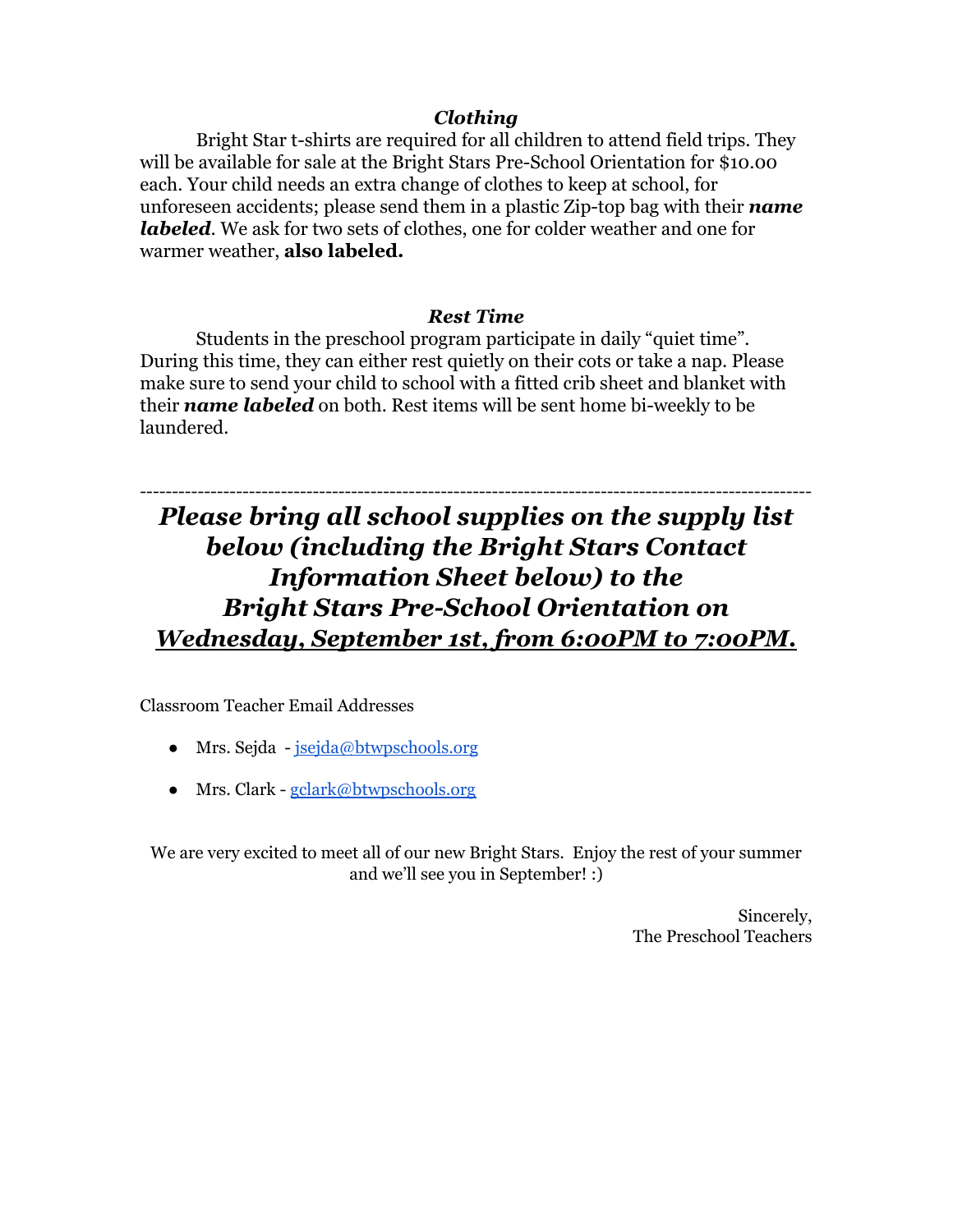#### **Bright Stars 2021-2022 Supply List**

- \_\_\_\_ 1 backpack **LABELED** ( NO WHEELS)
- \_\_\_\_ 1 **LABELED** change of clothes for warm and cold weather (including socks and extra underwear)
- \_\_\_\_ 1 **LABELED** Fitted crib sheet and child sized blanket for nap (NO PILLOWS)
- **2 packages of baby wipes**
- \_\_\_\_ 1 pack of plastic spoons
- \_\_\_\_ 1 pack of plastic forks
- \_\_\_\_\_\_\_ 1 box of two gallon sized zip top bags
- \_\_\_\_ 1 package of 5 oz drinking cups
- \_\_\_\_ 1 pack of 8ct. *Large* **(not Jumbo & not Regular sized)** crayons
- \_\_\_\_ 1 pack of 12 washable broad line colored markers
- \_\_\_\_ 1 package of water color paints
- **defining 1 package of small glue sticks**

#### ● **\*\*In addition to the list above, Mrs. Clark's classes need the following items listed below\*\***

- \_\_\_\_ a package of diapers or pull-ups (if applicable)
- \_\_\_\_ 1 two pocket folder

Classroom Teacher Email Addresses

- Mrs. Sejda [jsejda@btwpschools.org](mailto:jsejda@btwpschools.org)
- Mrs. Clark [gclark@btwpschools.org](mailto:gclark@btwpschools.org)

We are very excited to meet all of our new Bright Stars. Enjoy the rest of your summer and we'll see you in September! :)

> Sincerely, The Preschool Teachers